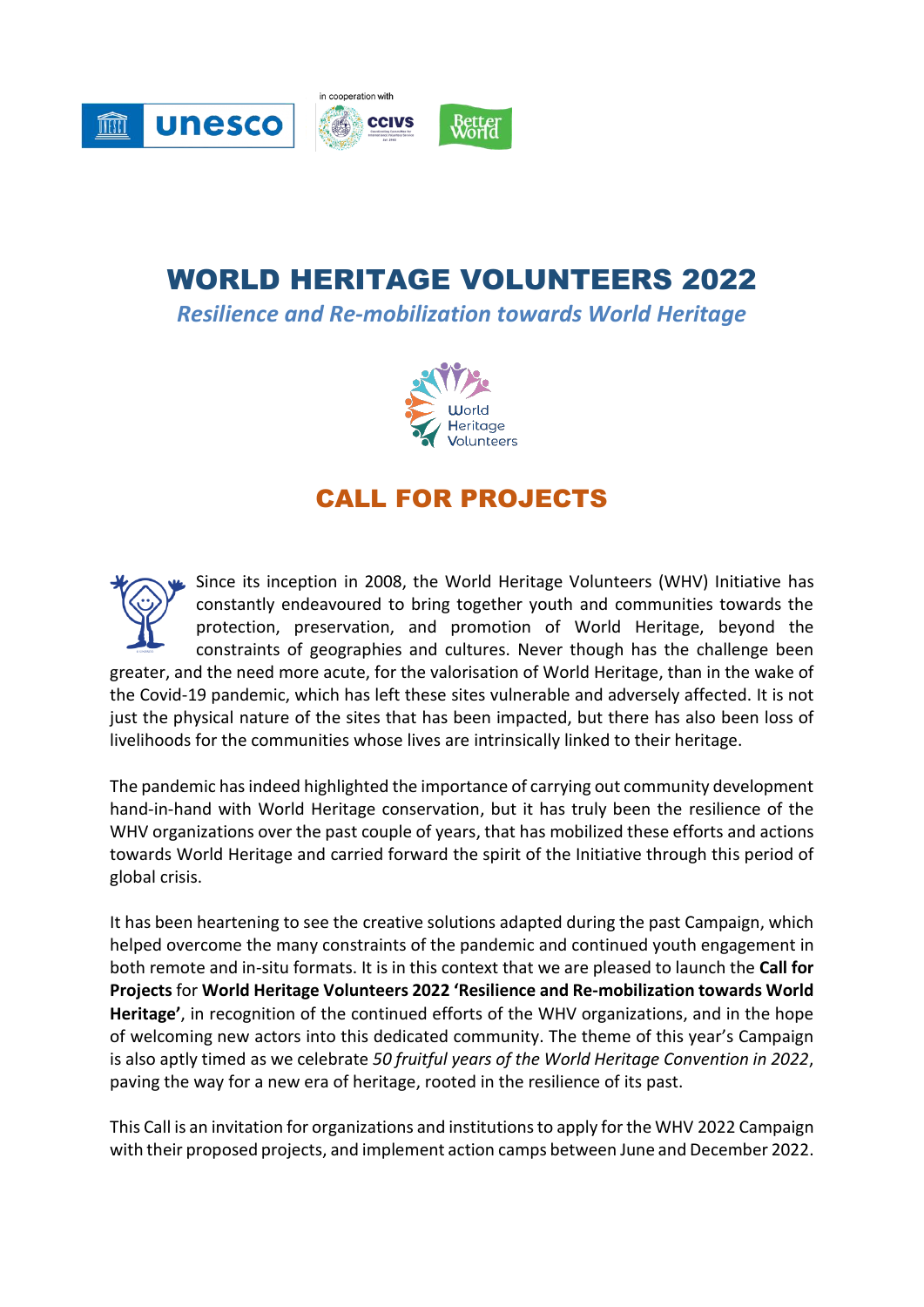

We hope that these projects help build stronger cooperation and valorize the engagement of local communities and young people at World Heritage sites, through their rich activities.

*Within the framework of the UNESCO World Heritage Education Programme, the World Heritage Volunteers (WHV) Initiative was launched in 2008 in collaboration with the Coordinating Committee for International Voluntary Service (CCIVS) to mobilize and involve young people and youth organizations in World Heritage preservation and promotion. Today, the global co-ordination of the Initiative and the regional coordination for Africa, Arab States, Europe and North America, and Latin America and the Caribbean is ensured by CCIVS, and the regional coordination for Asia and the Pacific is undertaken by Better World.*

The **World Heritage Volunteers Initiative** shall aim to:

- 1) **Raise awareness** among young people, volunteers, local communities, and concerned authorities of the need to protect and promote World Heritage;
- 2) **Involve young people** in World Heritage preservation through concrete projects at sites;
- 3) **Empower young people** by allowing them to learn skills, basic preservation and conservation techniques and raise their capacity as future decision-makers and global active citizens;
- 4) **Strengthen sustainable cooperation** between non-profit organizations, site management, communities and authorities;
- 5) **Identify best practices** and develop non-formal education tools to facilitate stakeholders' participation in the World Heritage education;
- 6) **Mainstream gender equality** in all stages of the projects and geographical diversity among the World Heritage properties where the action camps take place.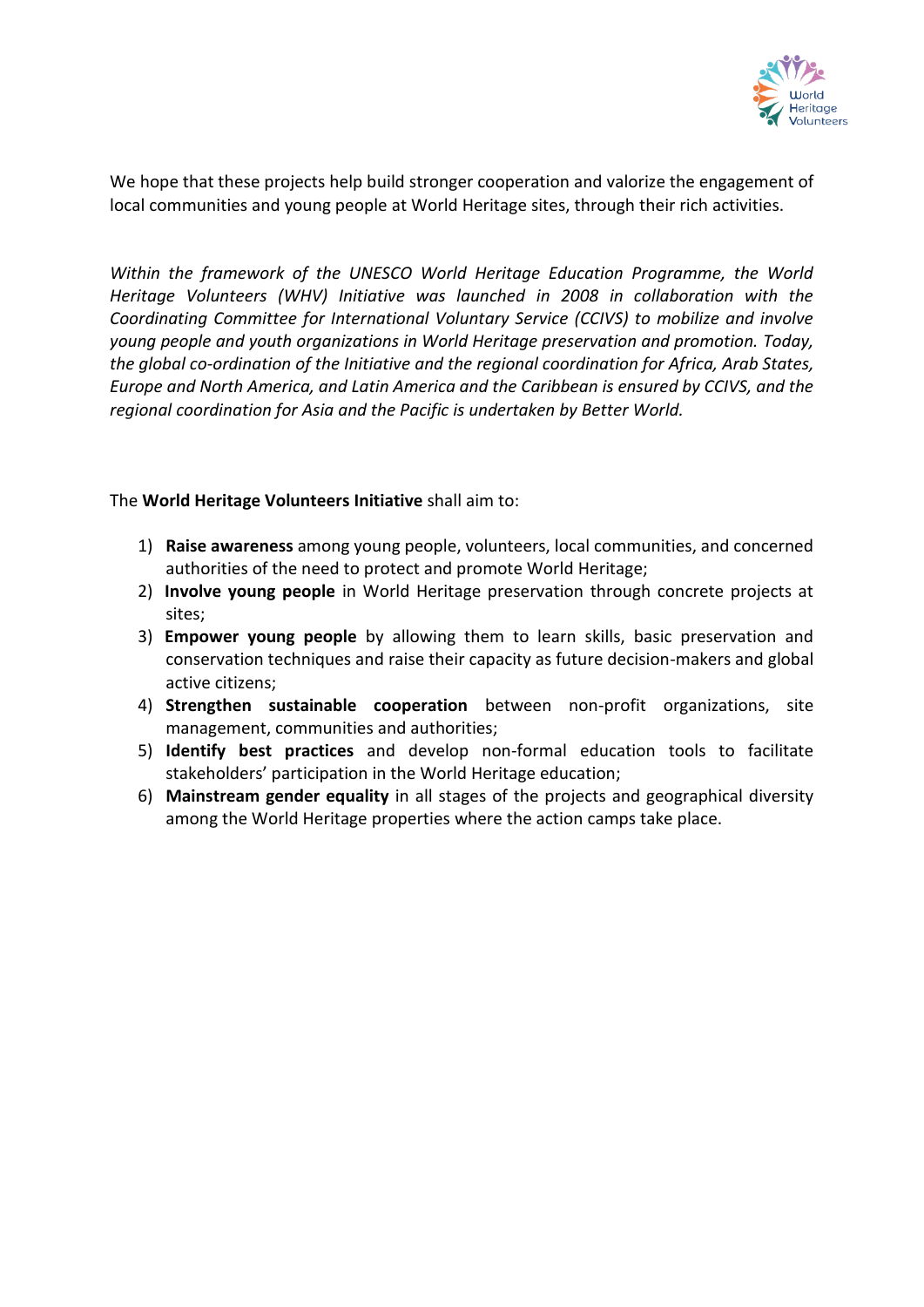

# APPLICATIONS

In order to get involved in and/or renew your commitment towards the protection, preservation, and promotion of World Heritage through the WHV Initiative, please fill in the online application:

### <https://bit.ly/WHV-2022-Application>

If you experience difficulties in accessing the online form, please download the application from the following link: <https://bit.ly/WHV-2022-Application-Form> and send it to [secretariat@ccivs.org](mailto:secretariat@ccivs.org) (for projects in Africa, Arab States, Europe and North America, and Latin America and the Caribbean), and to [francesco@1.or.kr](mailto:francesco@1.or.kr) (for projects in Asia and the Pacific), with a copy to the World Heritage Centre [\(i.yousfi@unesco.org;](mailto:i.yousfi@unesco.org) p.yangeti@unesco.org).

#### **Please submit your application by 20 February 2022 at 23:59 CET (Paris Time), at the latest.**

# SELECTION CRITERIA

In order to be eligible for selection, the proposed projects must fulfil the set of mandatory criteria detailed below.

#### **1. The project:**

- a. Should be organized in immediate connection to a property inscribed on the World Heritage List or a site on a Tentative List [Reference: <http://whc.unesco.org/en/list>;<http://whc.unesco.org/en/tentativelists> ];
- b. Should have a minimum 10 day duration consecutive or not, (excluding arrival and departure dates); and include the same group of people for the duration of the action camp;,
- c. Should ideally start after 1 June and end by 15 December 2022;
- d. Should involve as much as possible, international volunteers;
- e. Should include awareness-raising activities, practical hands-on activities and skills related to World Heritage sites where the action camps will be conducted (detailed definitions of awareness-raising and hands-on activities and skills in Annex below);
- f. Should be developed in consultation with site managers and local authorities, reflecting the needs of the sites;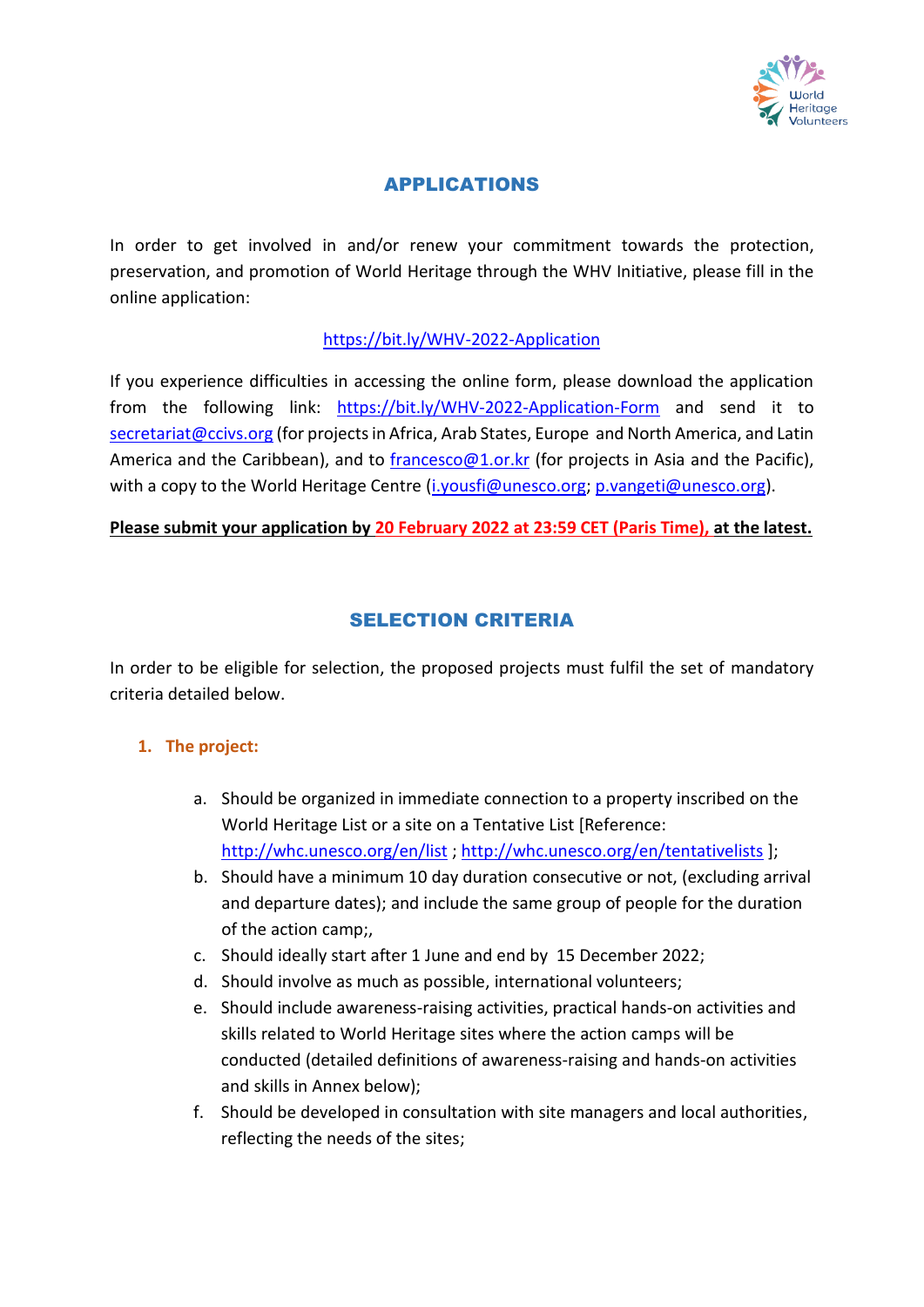

- g. Should include practical hands-on skills training activities as well as reflection on issues related to World Heritage;
- h. Should involve the community in order to deepen their knowledge around issues related to World Heritage and the World Heritage Volunteers Initiative;
- i. Should respect participants' gender balance (ideally equal number of male and female participants) and geographical diversity (ideally representing different countries and regions).

NOTE: Recognizing the constraints faced by the organizations and the flexibility needed by them to implement project activities amidst the continued uncertainty of the Covid-19 pandemic, the application form provides a space for the organizations to reflect upon the possible challenges that may arise and propose alternative activities that may mitigate the risk, while remaining in the spirit of the WHV Initiative.

### **2. Applying organization:**

- a. The applicant should be legally registered as a public or private organization or institution in the country where the project takes place;
- b. All activities of the organization related to WHV should be non-profit. All local, national and international partnerships developed by the applicant in the framework of WHV should be submitted for approval to the WHV coordinators;
- c. First time applicants should submit two letters of support from recognised organizations and/or institutions recommending the applicant on the basis of past or current proven cooperation;
- d. First time applicants should submit a copy of their Constitution / Bylaws of their most recent activity report in one of the UN official languages.

#### NOTE:

- Organizations shall commit to implementing their projects as per approved proposals and submitting a full activity report (including images, videos and other results) demonstrating the concrete engagement of young volunteers in the field of World Heritage, along with other requested questionnaires. UNESCO may use these for promotional purposes, among others, for the publication of content on UNESCO's website, the World Heritage Review, UNESCO's social media platforms, and for providing information to the different States Parties and concerned governmental agencies.
- Each organization is eligible to apply for a maximum of 4 projects to be carried out at different sites (you may apply to run several projects at the same site; or to run several projects on the same theme but on different sites. This will be counted as one project).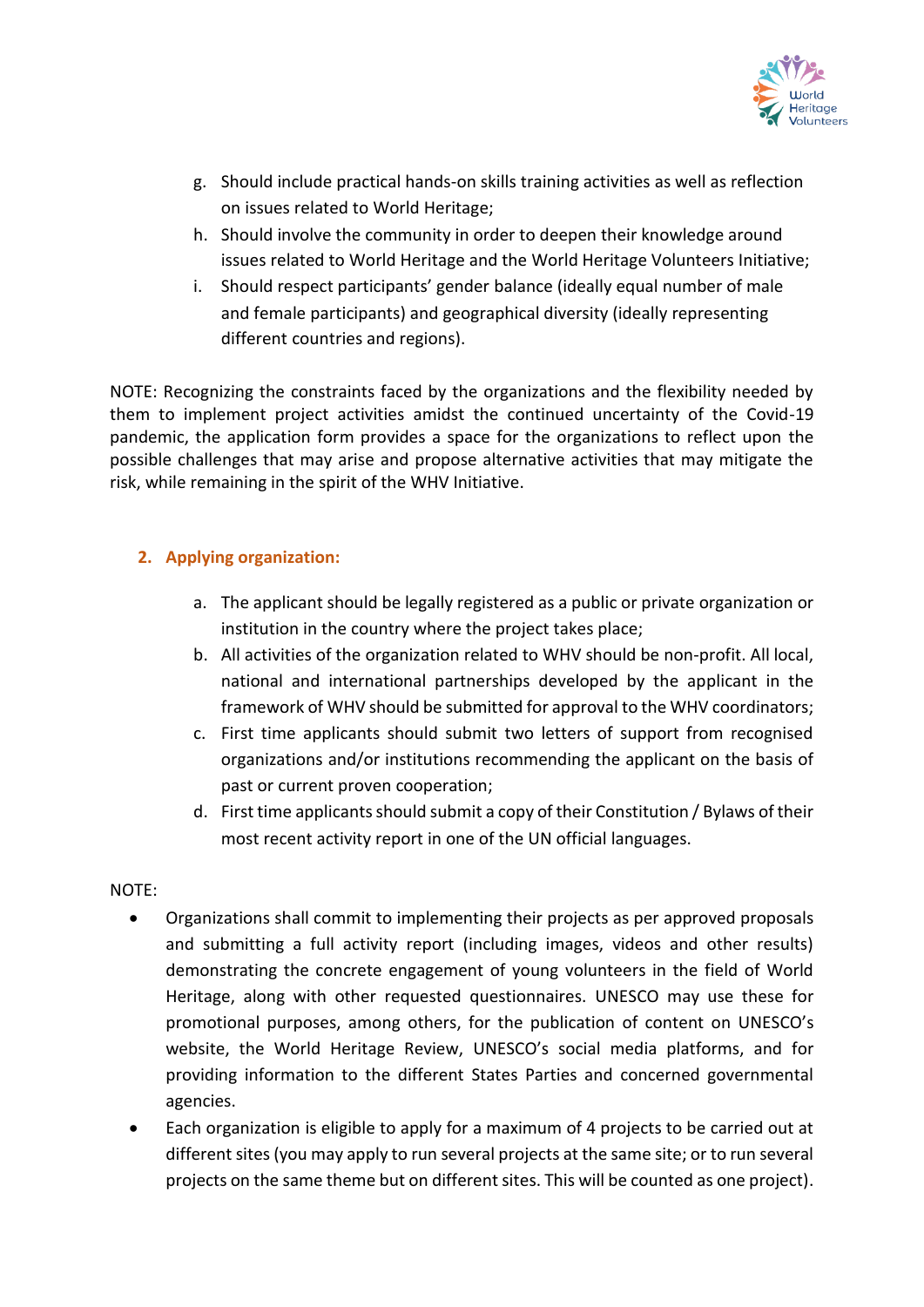

• The evaluation form of previous World Heritage Volunteers projects implemented by the same organization must be submitted in order for the new proposals to be considered.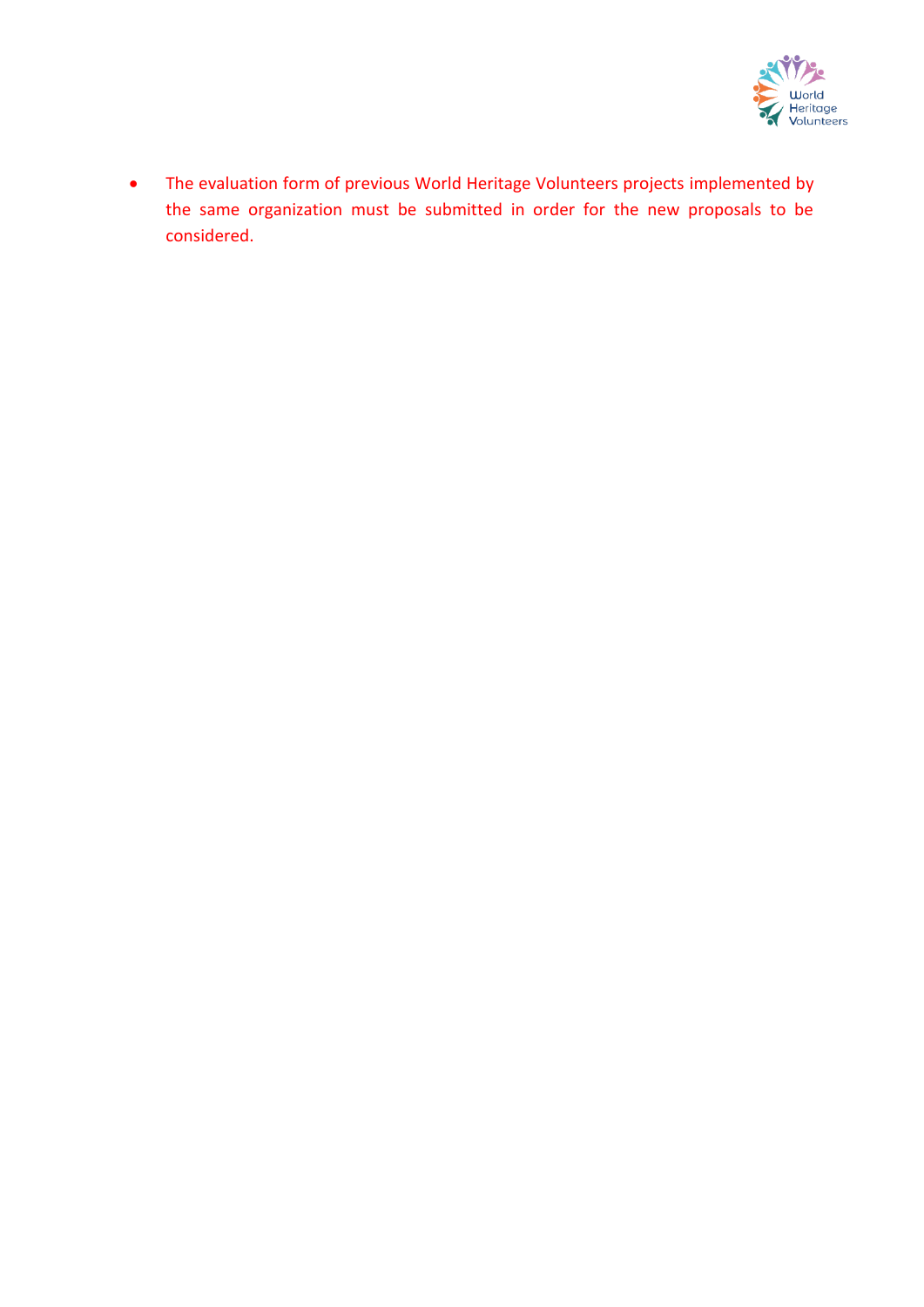

### RECOMMENDATIONS

#### **1. The project:**

- a. A group size of minimum 10 volunteers provides a richer working and learning environment for the participants and stimulates more diverse interpersonal and intercultural dynamics.
- b. A group should ideally be composed of international volunteers with a maximum of two people per country.
- c. Projects should provide an alternative proposal in the scenario that the planned awareness-raising and hands-on activities cannot take place due to the Covid-19 pandemic.

#### **2. Applying organization:**

- a. Organizations are highly recommended to join the World Heritage Volunteers meetings that could be organized by the coordinating teams of the Campaign.
- b. If your project was already part of the past Campaign(s), your organization must demonstrate a sustainable project by showing the actions that have been implemented in the past and addressing the future needs of the site, for the further development of the project.

# CONFIRMATION OF SELECTION

Following the selection of the projects, a confirmation letter will be sent to the WHV implementing organizations. The organizations will receive a list of online educational and communication materials as resources to support their awareness-raising activities.

The World Heritage Centre will send an official information letter, accompanied by the project profile and the complete list of the selected projects to relevant National Commissions, Permanent Delegations, UNESCO Field Offices, and site management authorities.

# VISITS TO WORLD HERITAGE VOLUNTEERS PROJECTS

UNESCO World Heritage Centre, CCIVS and Better World representatives may visit some of the selected projects in order to ensure adequate follow-up and improvement of the overall World Heritage Volunteers initiative.

They will contact the concerned organizations directly, to schedule the visit.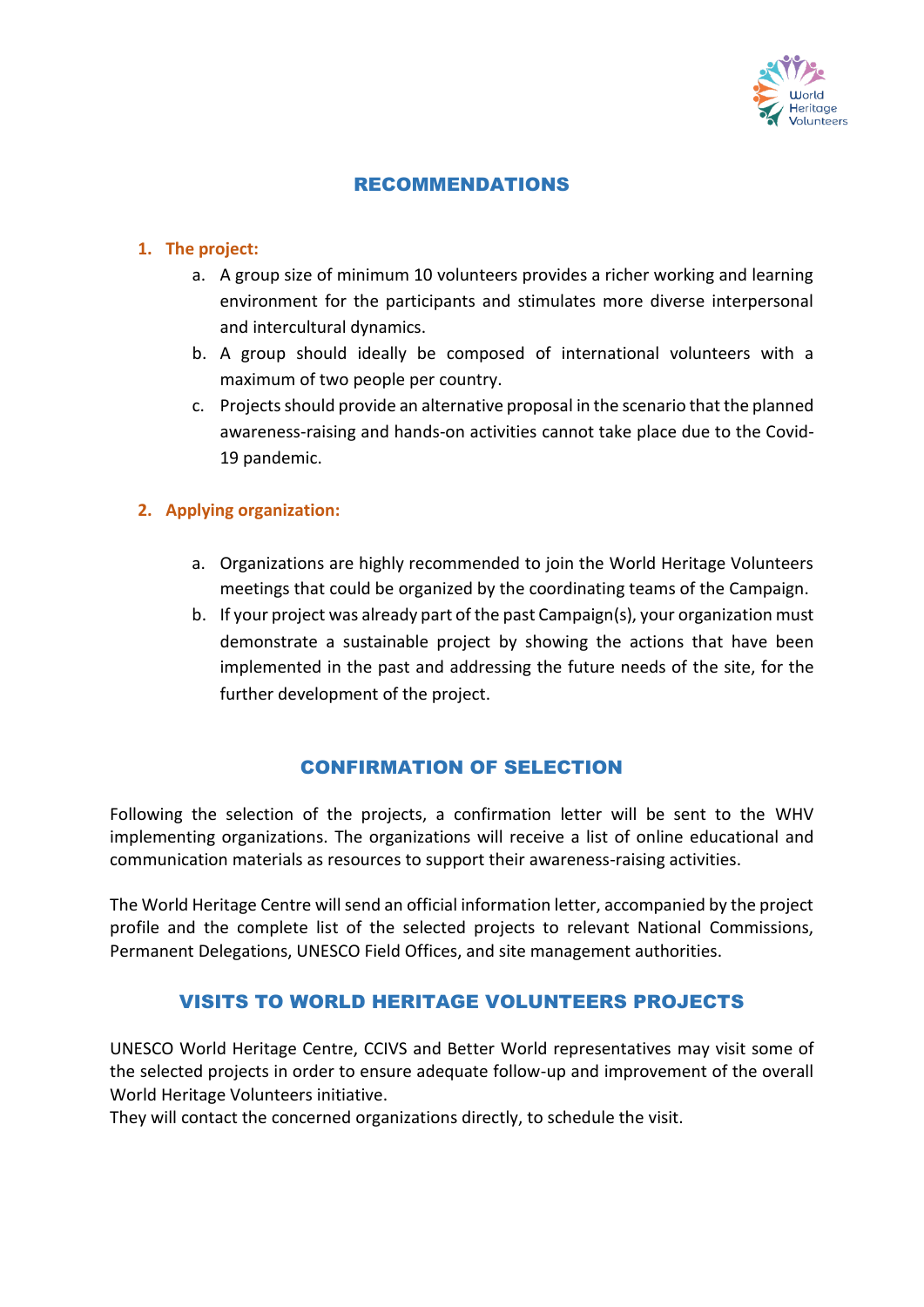

# PROMOTION

The promotion of the projects to a larger audience through print and digital media coverage will be facilitated by the use of promotional material during the projects, and through the authorization to carry the logos of the *WHV Initiative* and *Patrimonito*, which associate the World Heritage Volunteers projects to the UNESCO World Heritage Education Programme. Please note that the organizations are **NOT** authorised to use the UNESCO logo in this context.



*The World Heritage Volunteers logo\**



*Representing a young guardian, the Patrimonito logo\* symbolises the interdependence of culture and nature. Created on the basis of the World Heritage emblem, the central square is a form created by people (culture) and the circle represents nature, the two being intimately linked. The emblem is round like the world, but at the same time, it is a symbol of protection.*

\*Guidelines on the utilization of the World Heritage Volunteers logo and the Patrimonito logo will be mentioned in the letter of confirmation that will be sent to the selected organizations, from the World Heritage Centre.

UNESCO may use these for promotional purposes, among others, for the publication of content on UNESCO's website, the World Heritage Review, UNESCO's social media platforms, and for providing information to the different States Parties and concerned governmental agencies.

# MEETINGS

If funds are available, the organizations shall be invited to the World Heritage Volunteers meetings, which shall aim to support and enhance the Initiative's implementation. The organizations will be informed about the format and schedule of the meetings in due course.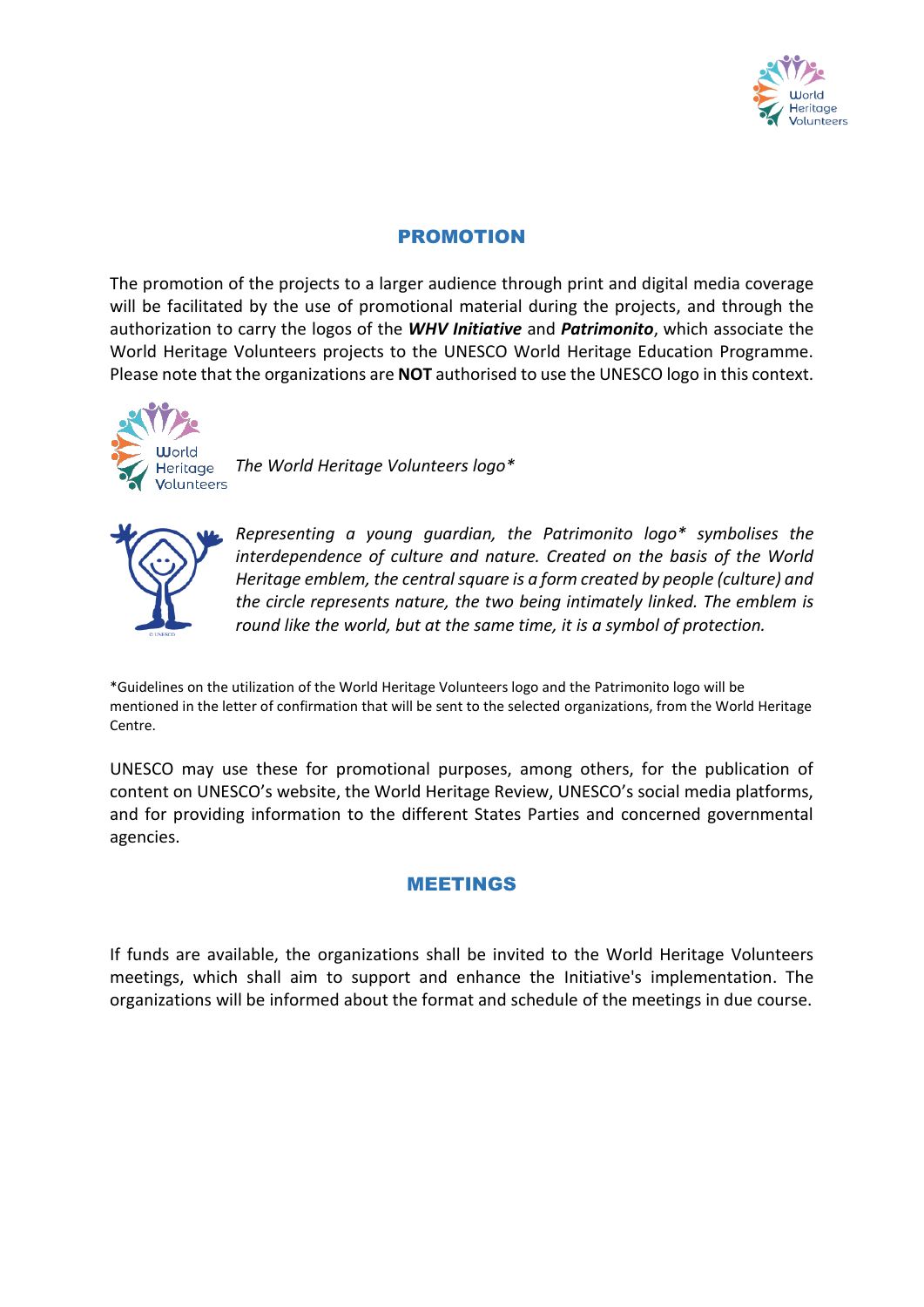

### TIMELINE

| 20 February 2022       | Deadline for the submission of project applications                |
|------------------------|--------------------------------------------------------------------|
| 20 February 2022 -     | Additional<br>information<br>the<br>be<br>requested<br>from<br>may |
| 31 March 2022          | organizations by the World Heritage Centre, CCIVS and Better       |
|                        | World                                                              |
| 1 April 2022           | Announcement of selected World Heritage Volunteers projects.       |
|                        | Confirmation e-mails will be sent by the regional coordination to  |
|                        | the selected organizations.                                        |
| April/May 2022         | The confirmation letters will be sent by the UNESCO World          |
|                        | Heritage Centre to the selected organizations.                     |
| April/May 2022         | The information letters will be sent to the World Heritage site    |
|                        | managers, the UNESCO Field Offices, National Commissions, and      |
|                        | Permanent Delegations to UNESCO.                                   |
| 1 June 2022 -          | Project implementation                                             |
| 15 December 2022       |                                                                    |
| Up to 2 months after   | Organizations complete the evaluation form and questionnaires      |
| the project and latest | and send to the coordinators, attached with pictures and videos    |
| by 30 January 2023     | of the project and the signed copyright agreement                  |
| September - October    |                                                                    |
| 2022 (Date to be       | Call for Projects 2023 will be launched                            |
| determined)*           |                                                                    |

### **Further inquiries should be addressed to:**

- CCIVS [\(secretariat@ccivs.org\)](mailto:secretariat@ccivs.org) for projects in Africa, Arab States, Europe and North America, Latin America and the Caribbean;
- Better World [\(francesco@1.or.kr\)](mailto:francesco@1.or.kr) for projects in Asia and the Pacific.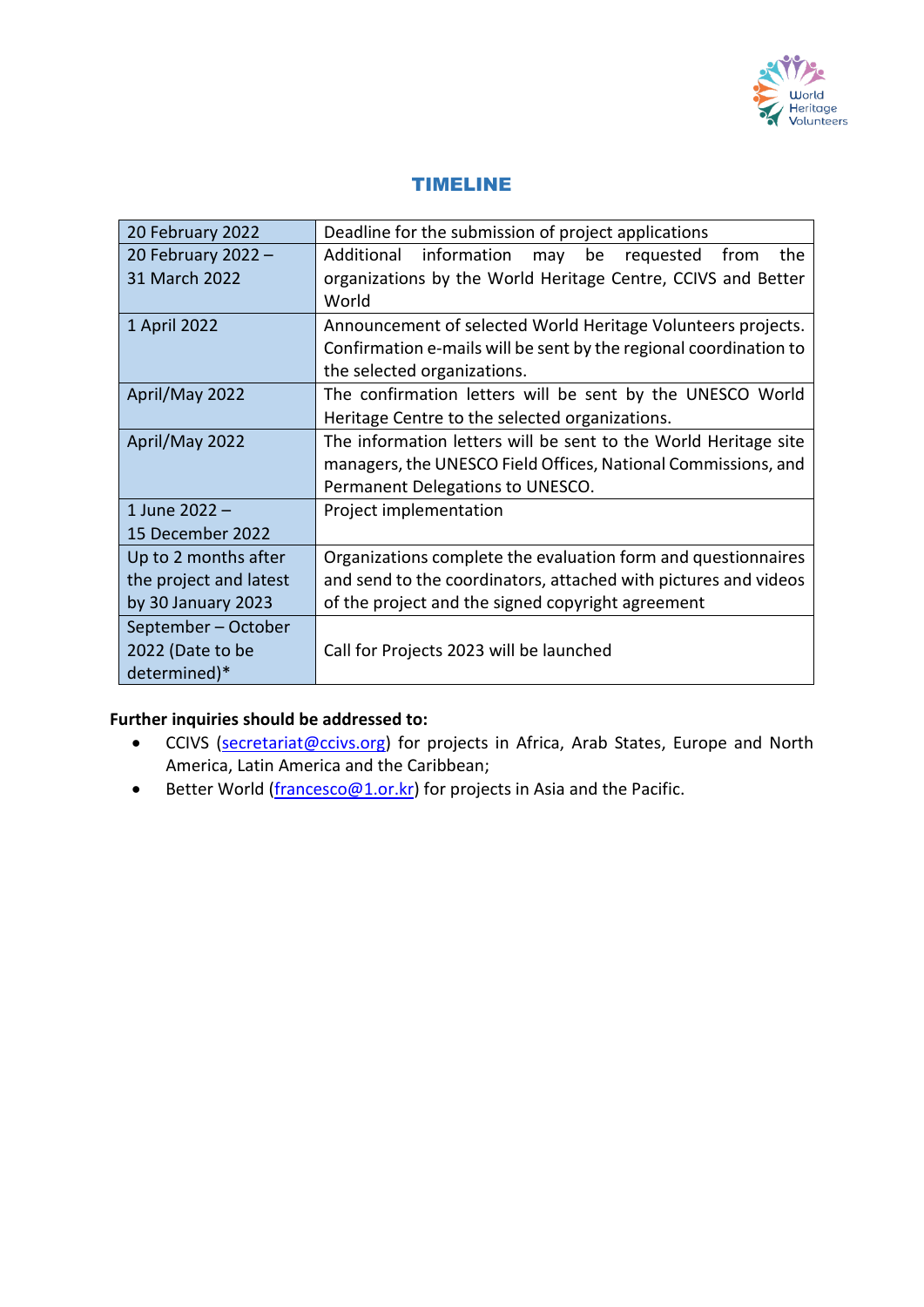

# ANNEX DEFINITIONS

#### **Hands-on Activities and Skills gained from the World Heritage Volunteers projects**

The World Heritage Volunteers Initiative promotes the participation of young people in practical activities in a hands-on environment more socially dynamic than in class, in a lecture room, or on the Internet.

A World Heritage Volunteers hands-on environment offers active participation in addition to the theory. Young people get involved through active hands-on participation. Hands-on activities should contribute to improve the preservation of the sites. Doing something means helping and contributing to the state of conservation of the sites. **Hands-on learning is learning by doing.** These activities could range from maintenance works such as cleaning, planting, and painting and/or communication tools to support exhibition mounting; and/or construction works such as building school, toilet and other facilities.

**Hands-on learning is not new.** It has been taking place both in formal and non-formal educational contexts for decades. For example, in vocational education, if you want someone to learn to drive, you will need a car to drive. If you want to teach someone to cook, you need a kitchen. If you want someone to learn how to swim, you cannot teach him/her in the classroom. If you want someone to acquire knowledge and skills on heritage protection, the ideal place to do this is at World Heritage sites.

World Heritage Volunteers hands-on activities should give young volunteers a total learning experience. This should enhance the person's ability to think critically – from theories to testing hypothesis, putting the process into motion using hands-on materials, seeing this process into completion and then able to explain the attained results.

As a result of their participation in the WHV action camp activities, young volunteers will gain new skills, which will have an impact on their behaviour.

A skill is an ability to perform an activity in a competent manner; the ability to do something well. Someone having skills means that he or she has gained a particular degree of expertise, competence and efficiency.

Skills can range from knowledge based or cognitive abilities involving ideas referring to one's ability to learn new information and [understanding of written material](http://en.wikipedia.org/wiki/Reading_comprehension) such as camp leadership training; or functional abilities like technical skills involving things which comprise the knowledge and capabilities to perform specialised tasks related to the preservation and the promotion of the World Heritage (for example, the ability to recognise lime stones or the skills to plant rice). It could also be interpersonal skills like communication and interaction with other people both individually and in groups like, learning knowledge from the local communities and transmitting heritage values.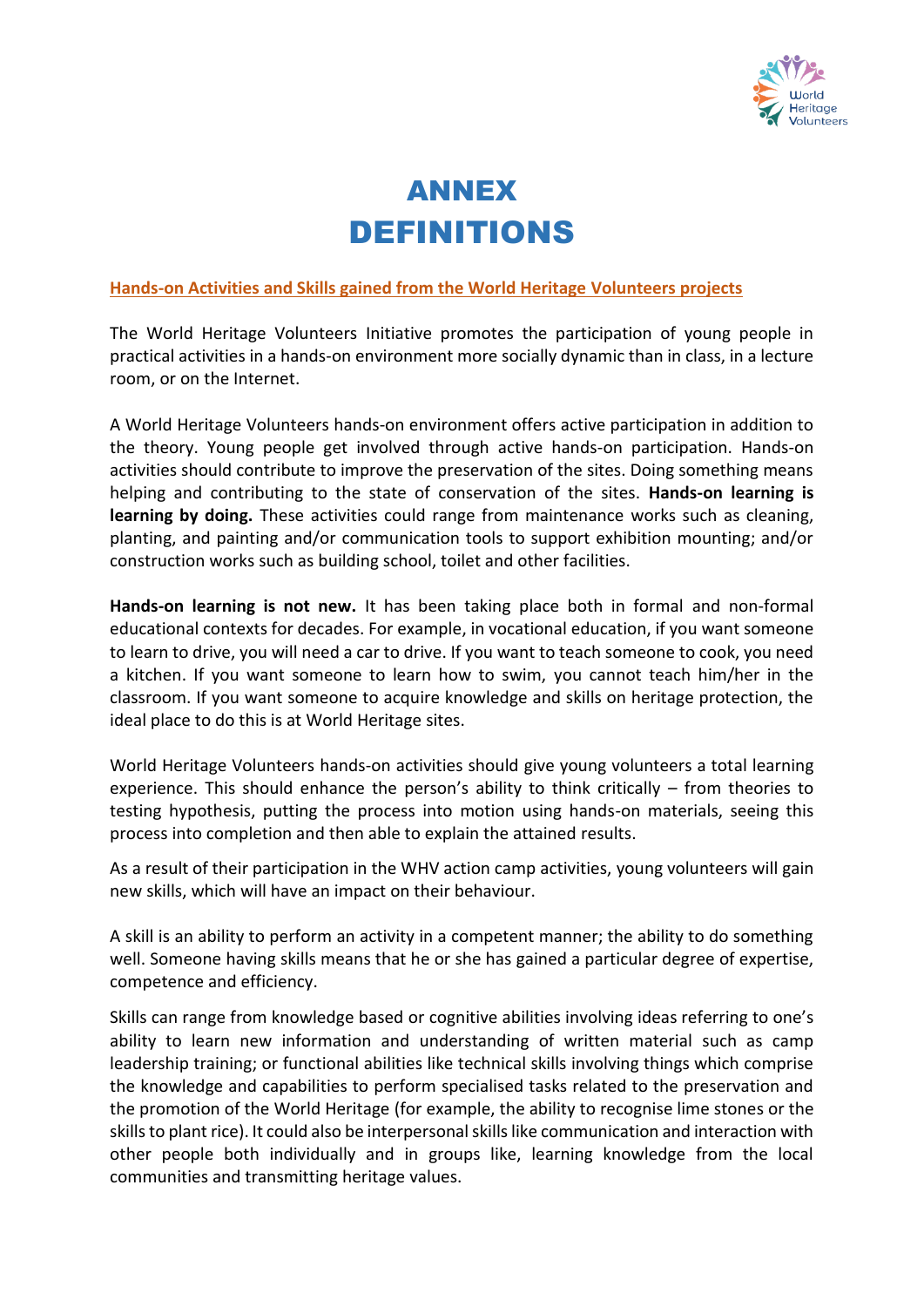

#### **The state of conservation of the site**

The state of conservation of the site consists of issues and challenges at stake for the preservation and maintenance of the site which require actions to preserve its sustainability. Such issues of the site are usually already identified by the site managers and should be understood by the organizations prior to the submission of the proposal project.

#### **Awareness-raising**

Awareness-raising is a process which opens opportunities for information exchange in order to improve mutual understanding and to develop competencies and skills necessary to enable changes in social attitude and behaviour. To be effective, the process of awareness-raising must meet and maintain the mutual needs and interests of the actors involved. (*Principles of awareness-raising for information literacy: a case study*, Sayers Richard., UNESCO Bangkok, 2006)

World Heritage Volunteers awareness-raising activities provide knowledge on the World Heritage sites in order to improve understanding among young people, the local community and the tourists and stakeholders on the importance of heritage protection. Thereby it contributes to nurturing their sense of ownership of World Heritage and for them to strengthen their skills to respond to threats facing World Heritage sites. The aim is to generate synergies to jointly work together to protect the heritage of humankind.

The **World Heritage Volunteers 2022 Application Form** attached to the Call for Projects provides guidance in order to develop in detail the main aspects of your project in terms of awareness-raising and hands-on activities (see table at point 5).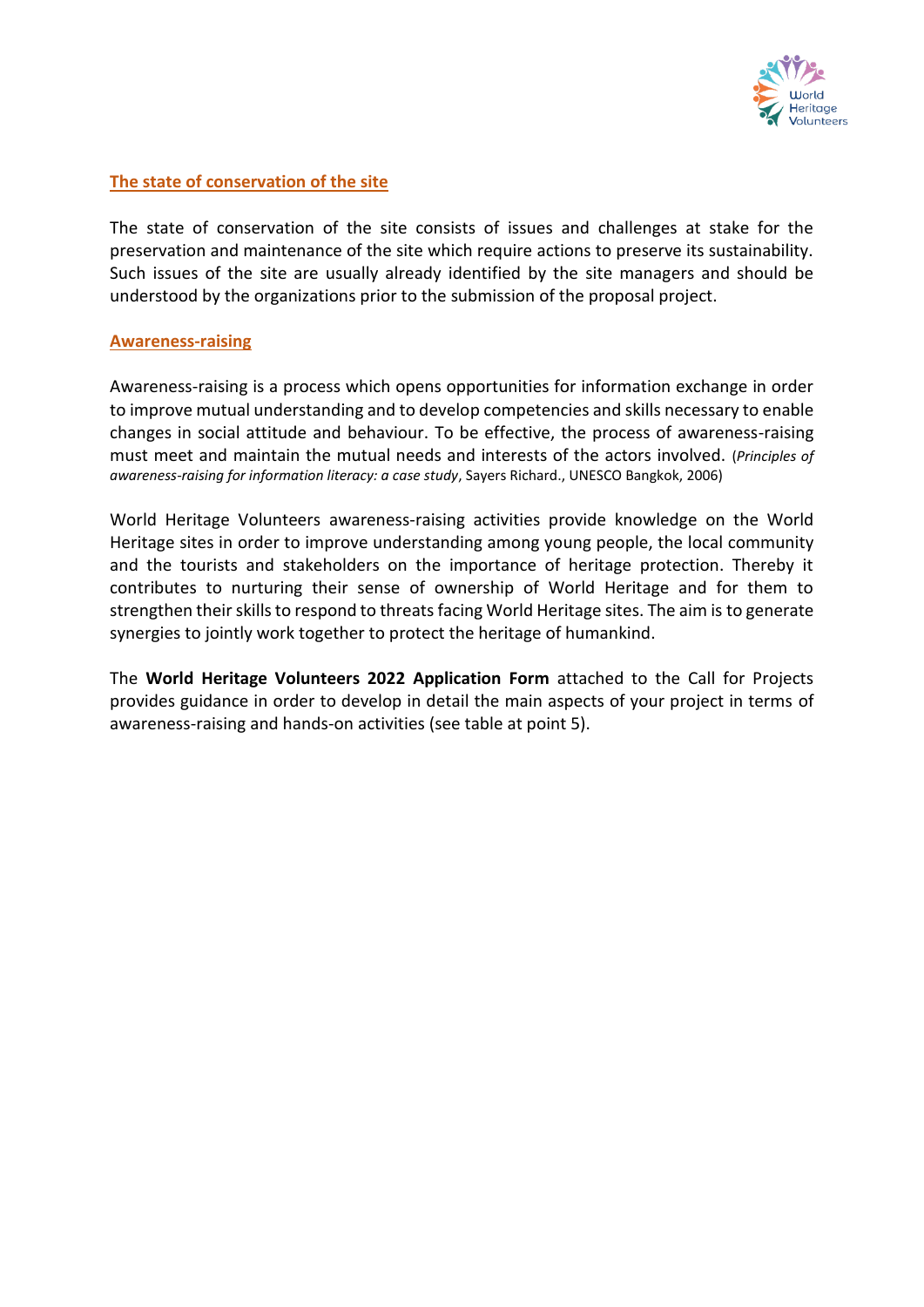

# **ANNEX**

# **Frequently Asked Questions**

# **Logistics**

#### **Q: I am a first time applicant. How long should my project last? What is the suggested size of the group of volunteers?**

A: In order to achieve its learning objectives, a WHV action camp should have a minimum duration of 10 days. Ideally, a project can last between 2 and 3 weeks and hosts a small group of national and international volunteers. The size of the group should be minimum 10 volunteers and can vary according to the activities and to the number of national volunteers who will join the action camp.

#### **Q: What should a hosting organization offer to volunteers?**

A: WHV project should provide volunteers with meaningful activities, proper coordination, tools for the hands-on activities, safety and accessibility of the living and working place. Organizations should provide participants with food, accommodation and, when needed, local transportation to reach the site, for the whole duration of the project.

#### **Q: Is it possible to receive assistance from the coordinators after the project is accepted?**

A: In order to provide organizations with useful information on how to implement their projects, the coordinators can propose an online meeting (using tools like Skype) which is usually held after the official acceptance of the projects and before their beginning of the action camps. The coordinators will be available throughout the year to share with the organizations, relevant materials and information about the WHV initiative. They will provide assistance when possible, regarding any questions, starting from the selection process.

# Financial aspects

#### **Q: Do organizations have to cover volunteers' travel costs to the WHV project?**

A: Organizations do not have to cover the travel costs for the international and national volunteers. Each volunteer is responsible for organizing her/his own travel from the country of origin to the country of the WHV project. Organizations should provide volunteers with all the necessary logistic information to reach the venue, including details on what to bring (such as sleeping bags, working clothes etc.).

#### **Q: Can organizations ask volunteers to pay a participation fee?**

Although the participation in a WHV action camp should be free of charge for the volunteers, if needed, organizations can set a participation fee. However, organizations should take into consideration that fees asked from the volunteers should not cover all the expenses of the whole project; they should only cover them partially. The rest of the expenses should be